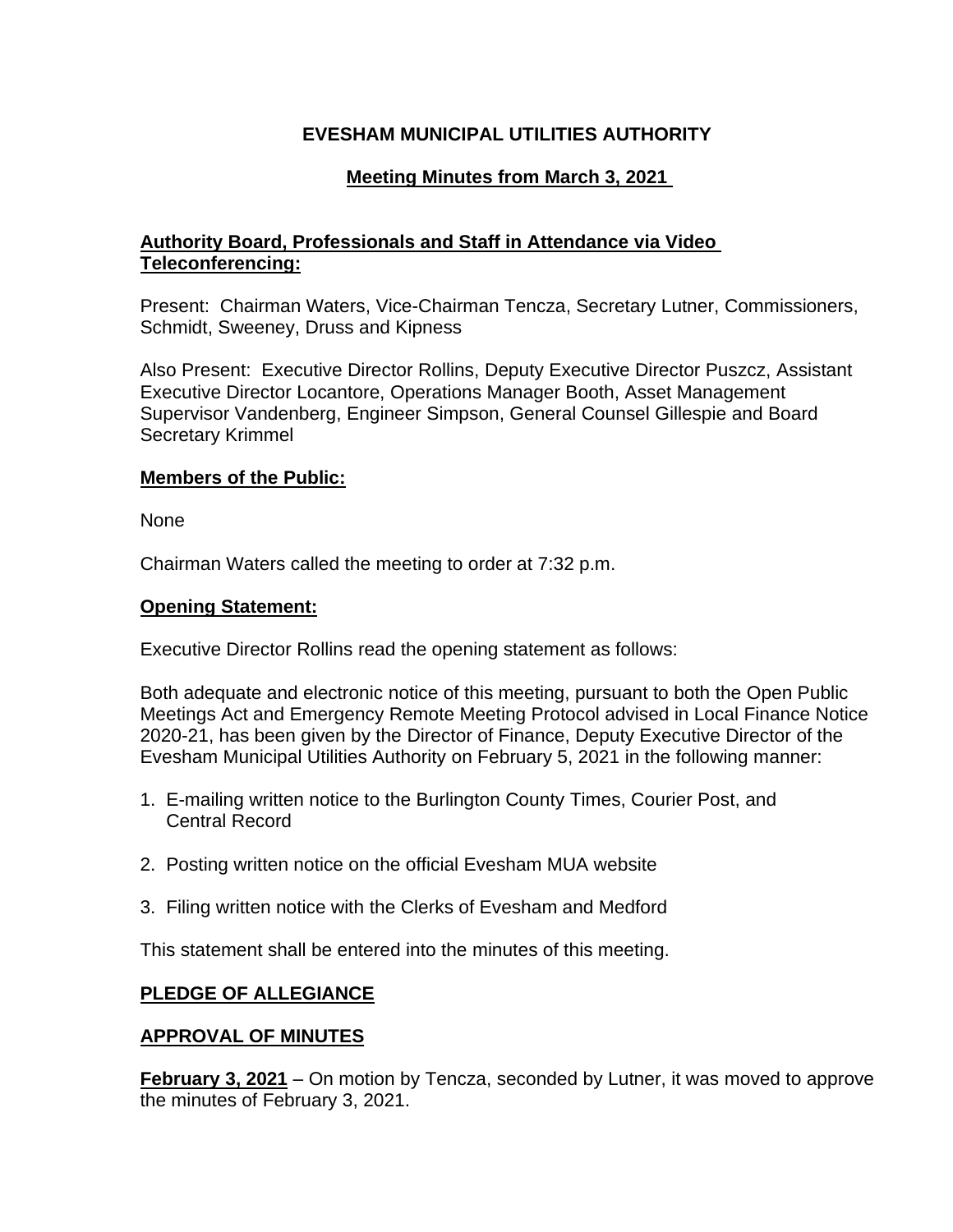RECORDED VOTE: AYE: Sweeney, Schmidt, Lutner, Tencza, Waters NAY: None ABSTAIN: None

MOTION CARRIED: 5-0-0

**PUBLIC COMMENT** (Agenda Items only)

None

#### **FINANCIAL**

**Resolution 2021-48: Payment of Bills** – On motion by Lutner, seconded by Tencza, it was moved to adopt **Resolution #2021-48** approving the payment of the February 2021 bills.

| RECORDED VOTE: |                      | AYE: Sweeney, Schmidt, Lutner, Tencza, Waters |  |  |
|----------------|----------------------|-----------------------------------------------|--|--|
|                |                      | NAY: None                                     |  |  |
|                | <b>ABSTAIN: None</b> |                                               |  |  |

MOTION CARRIED: 5-0-0

**Resolution 2021-49: Refunds, Credits & Cancellations** – On motion by Lutner, seconded by Sweeney, it was moved to adopt **Resolution #2021-49** approving the February 2021 refunds, credits & cancellations.

RECORDED VOTE: AYE: Sweeney, Schmidt, Lutner, Tencza, Waters NAY: None ABSTAIN: None

MOTION CARRIED: 5-0-0

**Resolution 2021-50: Authorizing the Authority to enter into a five year (renewal) Shared Service Agreement with Evesham Township School District** – On motion by Sweeney, seconded by Lutner, it was moved to adopt **Resolution 2021-50** authorizing the Authority to enter into a five year (renewal) Shared Service Agreement with Evesham Township School District for the utilization of the gasoline fueling station located at Elmwood Wastewater Treatment Facility. Deputy Executive Director Puszcz explained that the Authority has a shared service agreement with Evesham Township School district for the gasoline fueling station which will expire in April. The Evesham Township Board of Education has advised the Authority that they would like to continue the agreement maintaining the current five-year agreement with no changes.

RECORDED VOTE: AYE: Sweeney, Schmidt, Lutner, Tencza, Waters NAY: None ABSTAIN: None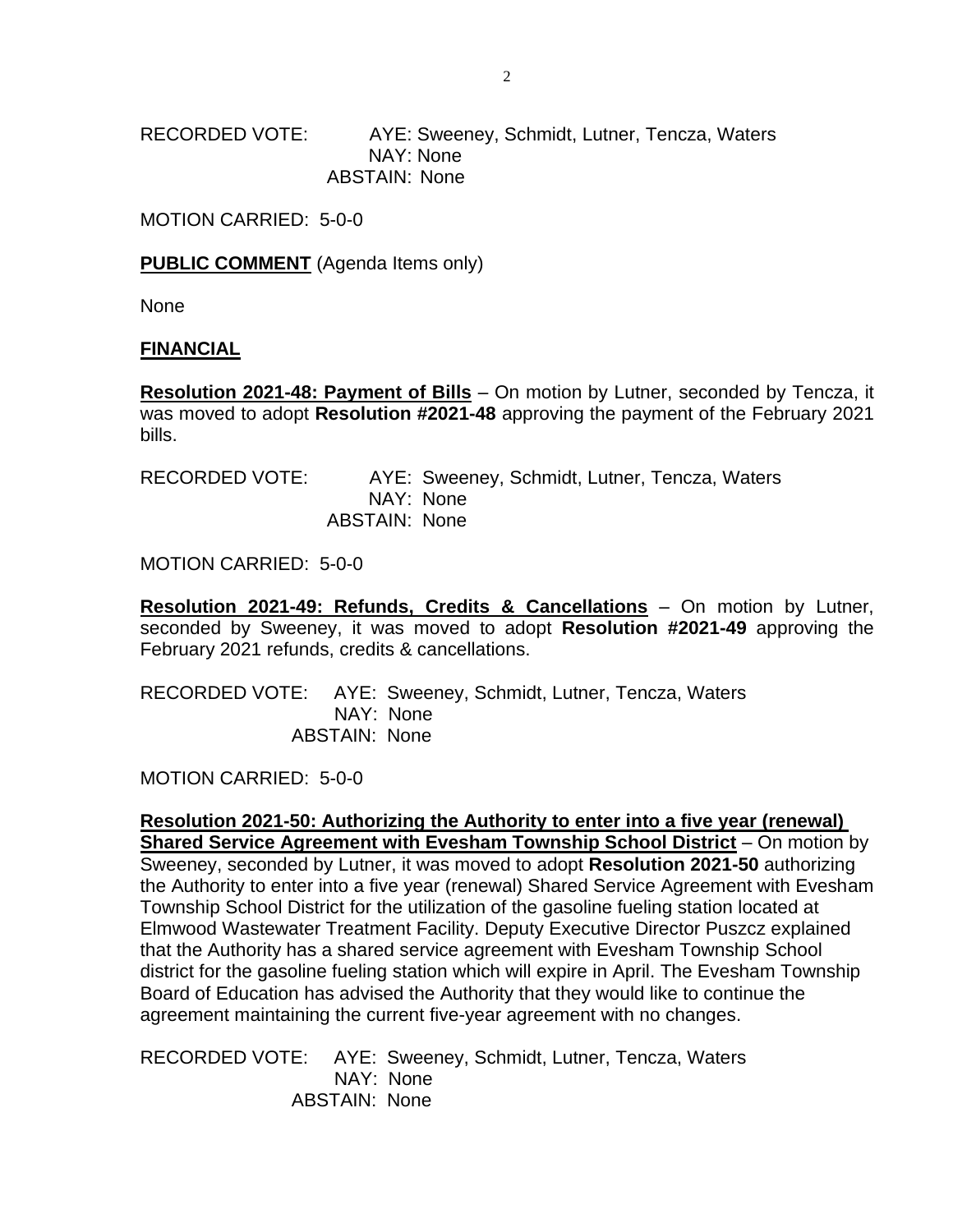MOTION CARRIED: 5-0-0

**Resolution 2021-51: Authorizing advertisement for bids for Well #9 Pump** 

**Equipment Repairs** – On motion by Lutner, seconded by Sweeney, it was moved to adopt **Resolution 2021-51** authorizing advertisement for bids for Well #9 Pump Equipment Repairs. Operations Manager Booth explained that this allows the Authority to advertise for bids for repairs needed at Well 9. This well is currently out of service for mechanical failure. They hope to have it back in service by August.

RECORDED VOTE: AYE: Sweeney, Schmidt, Lutner, Tencza, Waters NAY: None ABSTAIN: None

MOTION CARRIED: 5-0-0

**Resolution 2021-52: Award of Contract in excess of \$6,600** – On motion by Tencza, seconded by Lutner, it was moved to adopt **Resolution #2021-52** awarding a contract to Gary R. Banks Industrial Group LLC in the amount of \$6,737.00 to repair a leaking seam on Biofor #2 at the Woodstream WWTP. Operations Manager Booth explained that there is currently a leak at this Biofor. Banks Industrial Group will seal 60 linear feet to make sure that it seals the Biofor properly.

RECORDED VOTE: AYE: Sweeney, Schmidt, Lutner, Tencza, Waters NAY: None ABSTAIN: None

MOTION CARRIED: 5-0-0

**Resolution 2021-53: Award of Contract in excess of \$6,600** – On motion by Lutner, seconded by Sweeney, it was moved to adopt **Resolution #2021-53** awarding a contract to Nextiva in the amount of \$32,729.40 for a three year contract to provide phone service as 100 Sharp Road and 260 N. Elmwood Road offices. Deputy Executive Director Puszcz explained that the Authority currently has a voiceover IP telephone system at these locations. We received quotations for a three year term as our current contract recently expired. Nextiva, who is our current provider submitted the lowest quote. The new contract will include new telephones, as well as the service. The increase in price over the entire three-year term is only \$1,600.00.

RECORDED VOTE: AYE: Sweeney, Schmidt, Lutner, Tencza, Waters NAY: None ABSTAIN: None

MOTION CARRIED: 5-0-0

**Resolution 2021-54: Award of Contract in excess of \$6,600** – On motion by Lutner, seconded by Sweeney, it was moved to adopt **Resolution #2021-54** awarding a contract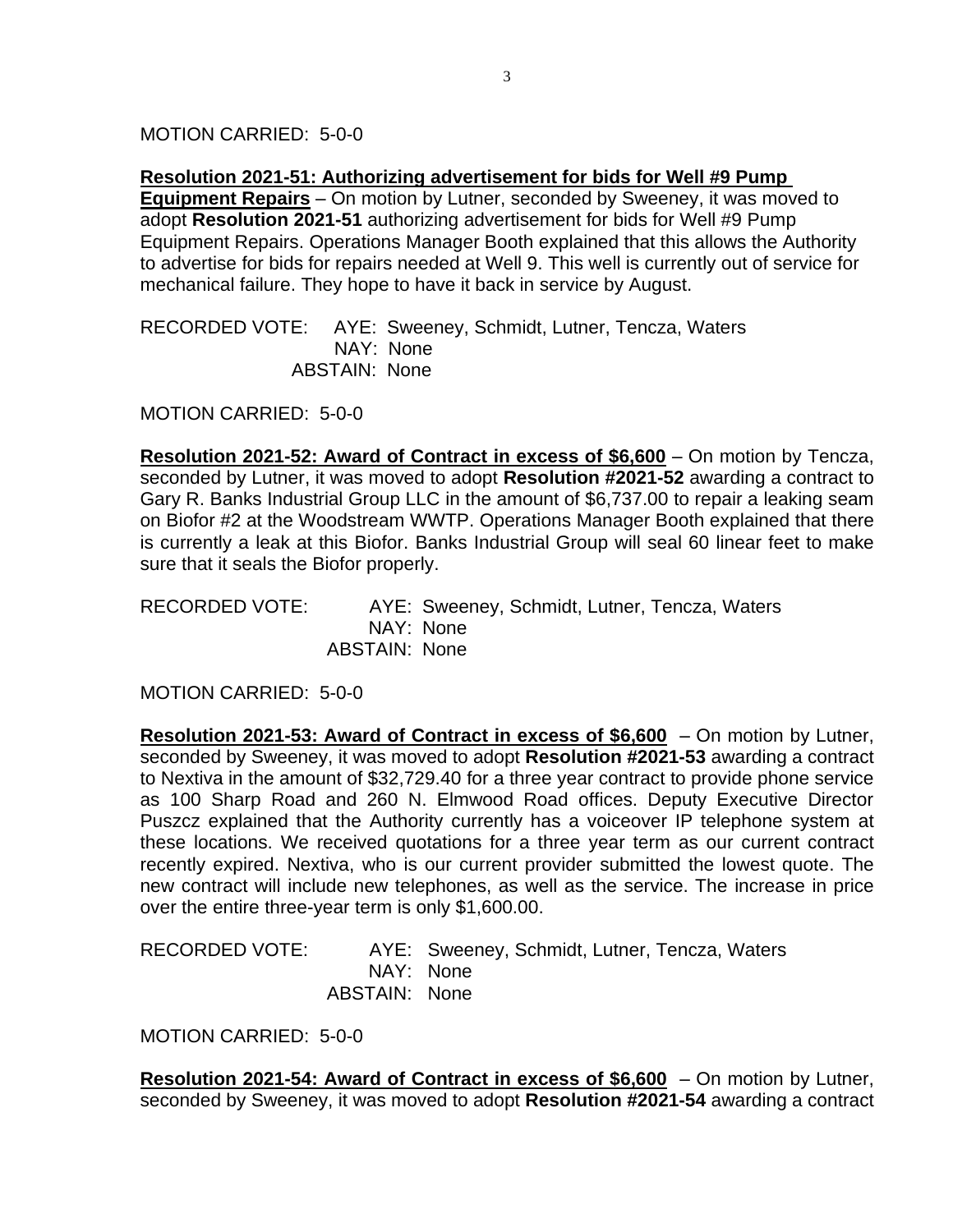to Xylem Water Solutions USA, Inc. in the amount of \$27,735.48 for a spare Flygt pump at Roadside Lift Station. Operations Manager Booth explained that currently the Roadside lift station takes all of the raw wastewater from the Kings Grant area and feeds it to the Kings Grant Plant. This Pump Station has been on-line since 2007 and is currently operated by two pumps. They would like to purchase a third pump to alternate pumps in and out.

RECORDED VOTE: AYE: Sweeney, Schmidt, Lutner, Tencza, Waters NAY: None ABSTAIN: None

MOTION CARRIED: 5-0-0

**Resolution 2021-61: Award of professional contract to Virtua Health for the position of Occupational Physician** – On motion by Lutner, seconded by Sweeney, it was moved to adopt **Resolution 2021-61** awarding a professional contract to Virtua Health for the position of Occupational Physician. Assistant Executive Director Locantore explained that this position provides all of the Authority's occupational and health services. This position went out to bid twice with no responses. This allowed the Authority to negotiate with Virtua Health who is our current provider.

RECORDED VOTE: AYE: Sweeney, Schmidt, Lutner, Tencza, Waters NAY: None ABSTAIN: None

MOTION CARRIED: 5-0-0

## **EXECUTIVE DIRECTOR'S REPORT**

**Resolution 2021-59: Recognition of Commissioner Nancy Jamanow** – On motion by Tencza, seconded by Lutner, it was moved to adopt **Resolution #2021-59** for the recognition of former Commissioner Nancy Jamanow. Chairman Waters read the resolution and thanked Commissioner Jamanow for her service to the Authority.

RECORDED VOTE: AYE: Sweeney, Schmidt, Lutner, Tencza, Waters NAY: None ABSTAIN: None

MOTION CARRIED: 5-0-0

**Resolution 2021-60: Recognition of Nancy Carlino** – On motion by Sweeney, seconded by Lutner, it was moved to adopt **Resolution #2021-60** for the recognition of Nancy Carlino. Chairman Waters read the resolution and congratulated Nancy for her 45 years of service to the Authority.

RECORDED VOTE: AYE: Sweeney, Schmidt, Lutner, Tencza, Waters NAY: None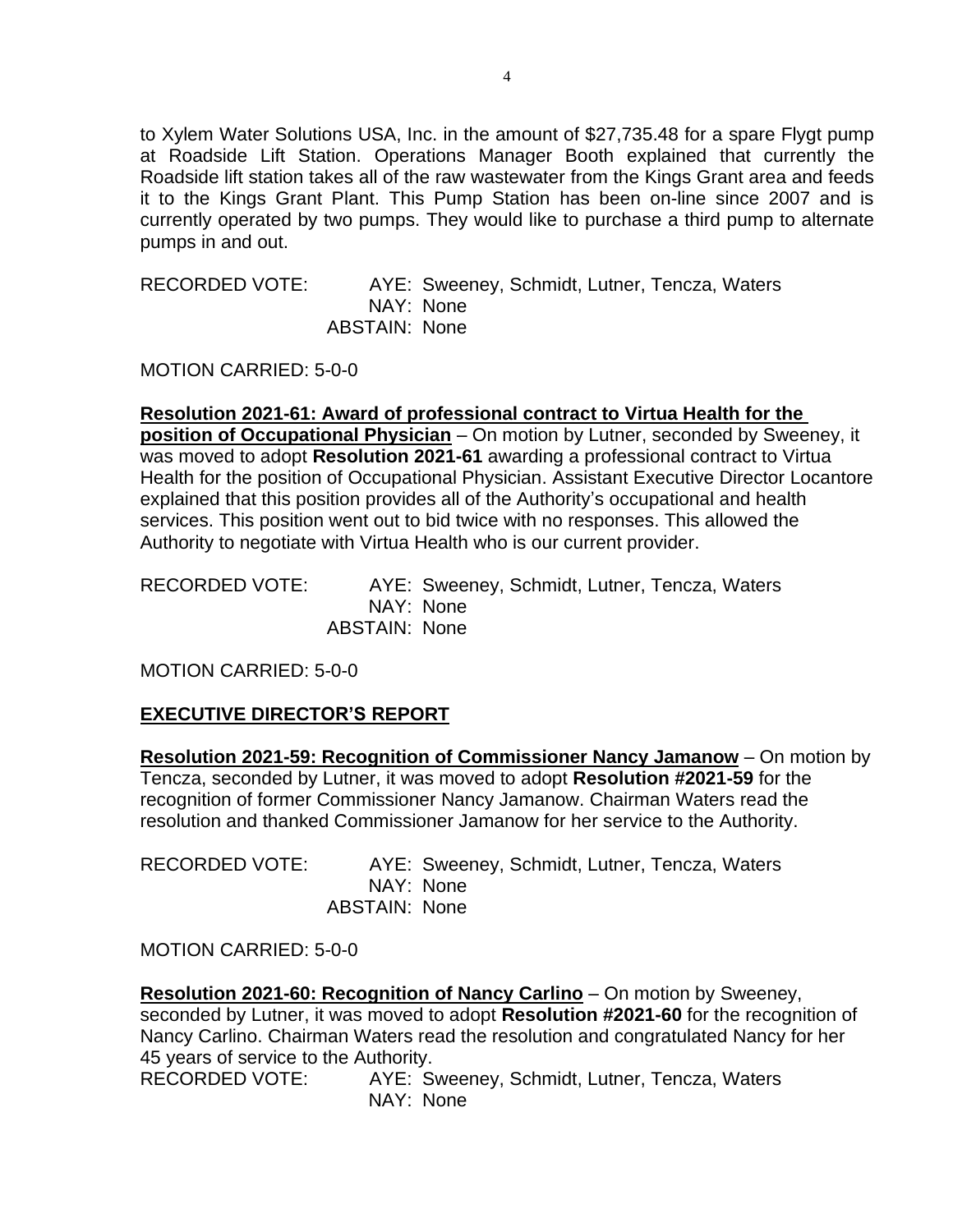#### ABSTAIN: None

### MOTION CARRIED: 5-0-0

Executive Director Rollins informed the Board that there were two water main breaks since our last meeting. Both breaks were repaired in-house. We had four discolored water reports, one odor concern and one emergency valve repair. There are no other violations to report.

**Motion to Approve a Proposal** – On motion by Lutner, seconded by Tencza, it was moved to approve a proposal from Environmental Resolutions Inc. in the amount of \$9,500.00 to conduct a Phase 1 Study of Ground Water Nitrates. Executive Director Rollins advised the Board of this situation last month. The study will assist the Authority in finding the source of these nitrates.

| RECORDED VOTE: |               | AYE: Sweeney, Schmidt, Lutner, Tencza, Waters |  |  |
|----------------|---------------|-----------------------------------------------|--|--|
|                |               | NAY: None                                     |  |  |
|                | ABSTAIN: None |                                               |  |  |

MOTION CARRIED: 5-0-0

Executive Director Rollins reminded the Board that the AEA Virtual Conference is next week, March 9<sup>th</sup> and 10<sup>th</sup>. The AEA Association is fifty years old this year and he wished them a happy birthday. AEA is a very significant part of the Authority's professional portfolio of Associations that provide significant information and benefits to all Utility Authorities throughout the State.

Executive Director Rollins advised the Board that the Municipal Excess Liability Joint Insurance Fund has issued their annual report. Copies of the report will be mailed out to each Commissioner. Executive Director Rollins urged all Commissioners to review the report.

Executive Director Rollins informed the Board that the Authority participated in a survey done by Jersey Water Works. The results of that survey were included in their Jersey-Water-Check dashboard which went live Monday, March 1<sup>st</sup> and was a headline in New Jersey Spotlight news. This new website shows the public how New Jersey water utilities are doing and enables rate payers, Commissioners and Public Officials to objectively benchmark theirs and all other water utilities across the state. It is very useful and gives valuable information.

Executive Director Rollins advised the Board that the New Jersey Department of Transportation (NJDOT) has a Route 70 Improvement Project which stretches from Route 38 in Pennsauken to Cooper Ave. in Marlton. There are some significant drainage improvements that they are addressing at Conestoga and Route 70. Our infrastructure is in the way of that improvement so there is substantial renewal of the infrastructure which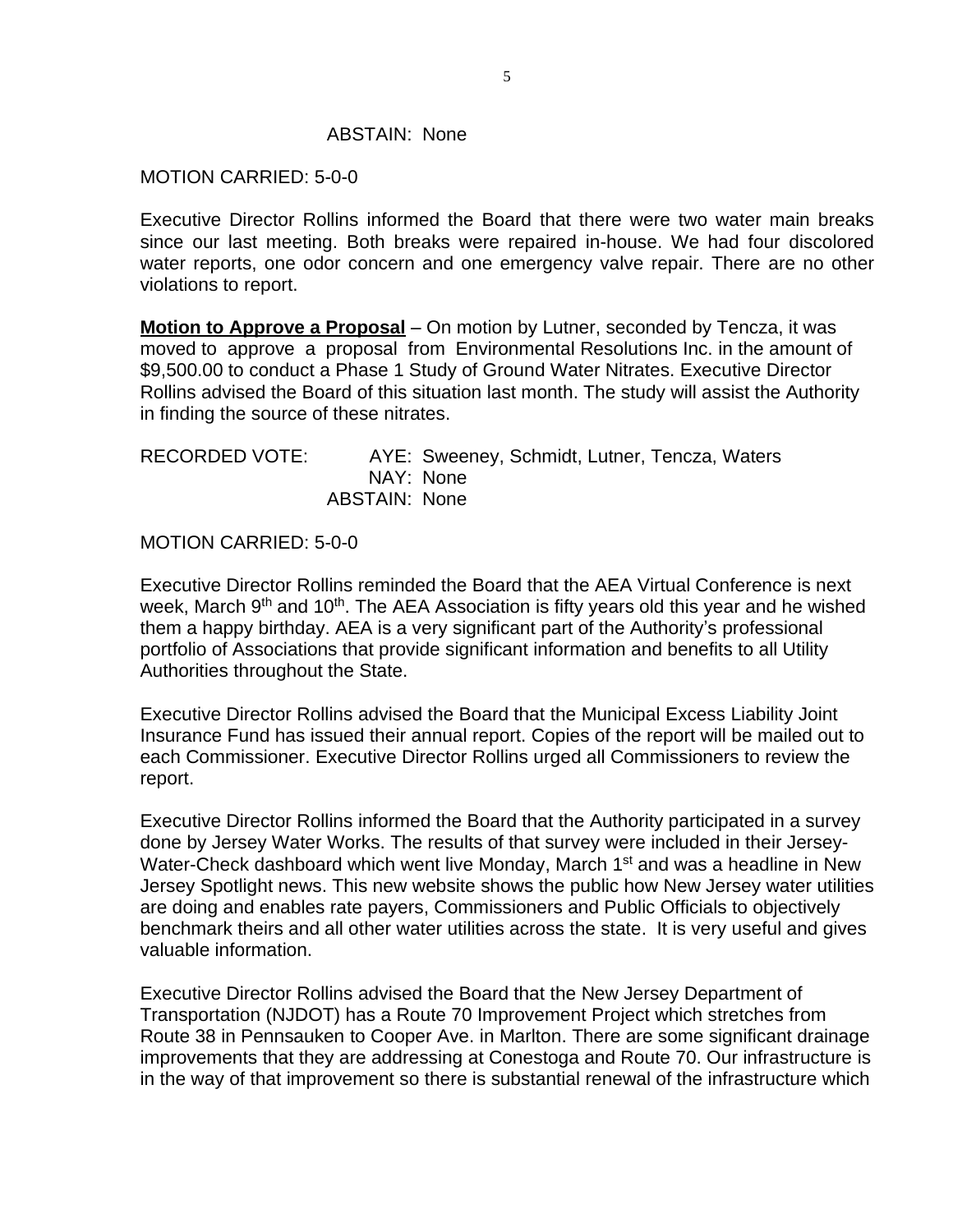goes along with that project. NJDOT will do the construction at minimal cost to the Authority.

Executive Director Rollins advised the Board that Hydrant Flushing will commence on March 22, 2021 and continue through April 1, 2021. The Authority has used prior estimates of approximately 20 million gallons used during the flushing process; however, about a year and a half ago during the last water audit, we recognized that we were estimating from old assumptions. The Authority has taken new measurements during the last flushing cycle to see where we are in comparison. Our findings indicate that we are using 60 million gallons per flush. (Rollins stated 60 million gallons per flush but should have said 30 million gallons per flush twice per year which is 60 million gallons total for hydrant flushing per year). This will change our results for unbilled water use in the next water audit.

Executive Director Rollins advised the Board that during the April and May board meetings, we have tentatively scheduled Commissioner training on OPRA in April and Ethic's training in May. Executive Director Rollins suggested to start those meetings at 7:00 pm.

Executive Director Rollins discussed the possibility of the April board meeting date needing to be changed. It was decided that different dates will be considered. Chairman Waters advised that all future meetings would return to being conducted in the courtroom at the Municipal Building.

Executive Director Rollins introduced Assistant Executive Director Locantore to update personnel, safety and security. Assistant Executive Director Locantore advised the Board of an attempted hack in Florida in the water system back in early February during the Superbowl. A hacker used a dormant remote access software platform to access the control system to change their settings to increase the sodium hydroxide. Thankfully, a water operator noticed the access and immediately reset the levels to normal preventing any contamination. Assistant Executive Director Locantore advised the commissioners and the public that type of attack would not be possible with our system. Our SCADA system is not connected to the internet and does not allow remote access. Our system is configured that any chemical adjustments must be made manually. In addition, we contract with an IT provider, who monitors our business system to overlook our SCADA system. Assistant Executive Director Locantore informed the Board that the Authority has updated all security cameras and intrusion alarms at all of our sites.

Assistant Executive Director Locantore advised the Board that due to the result of the pandemic, the MEL Safety Institute cancelled all of their in-person training. It did take them some time, but they started having Zoom meetings and training. By the end of the year, the Authority was able to reach their required safety training. He is proud to announce that with the effort of the Authority's Safety Coordinator, Supervisors and most importantly our employees, we have earned our Safety Incentive Award for 2020.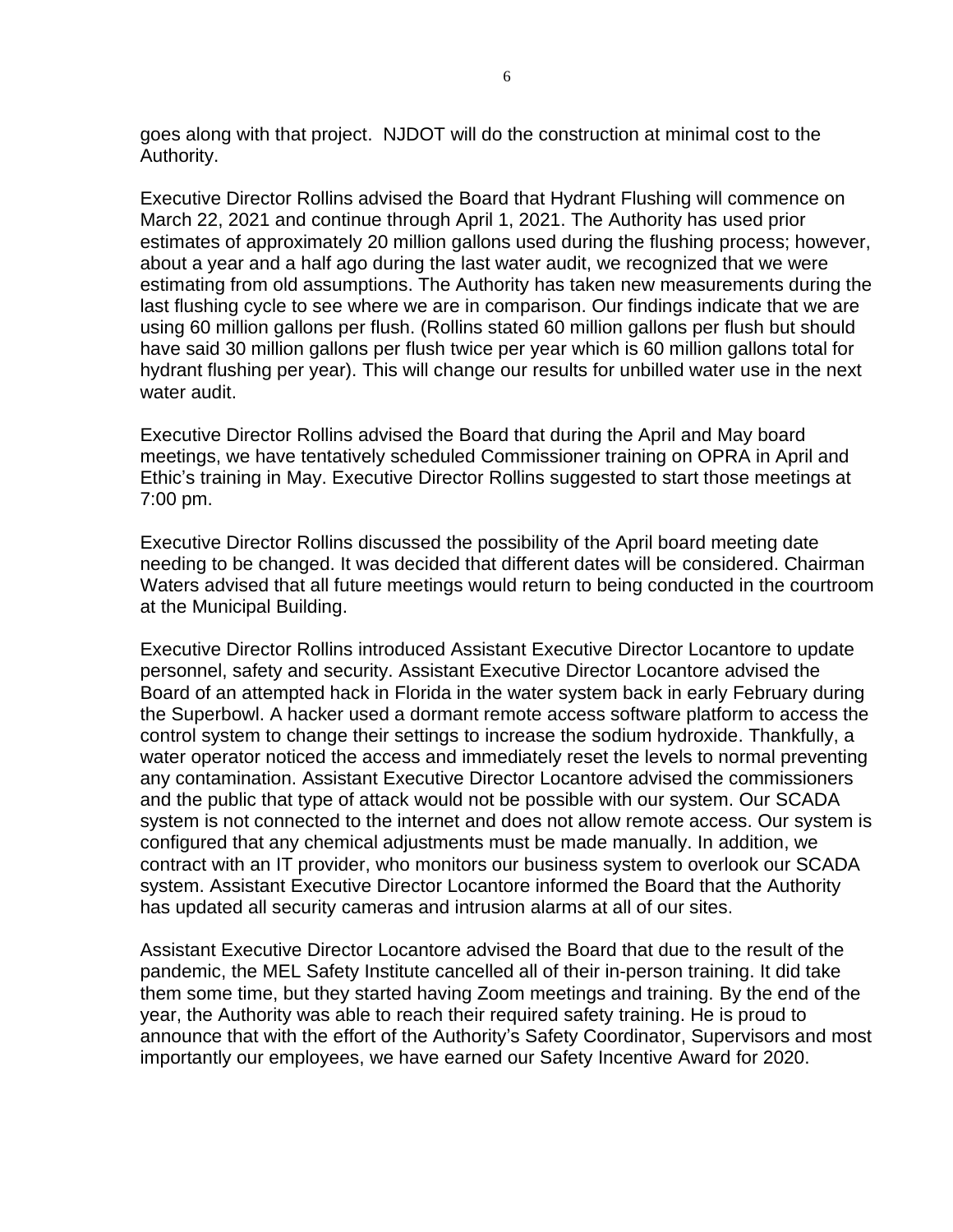Assistant Executive Director Locantore updated the Board on our mandatory Covid testing. The Authority has utilized the Burlington County testing site located at Burlington County College. Our employees get tested once a month and it has worked out very well. Numerous employees have been vaccinated which will continue.

Assistant Executive Director Locantore advised the Board that they will be receiving a draft of the updated employee handbook after it is approved by our solicitor. An extensive revision was made to our handbook. MEL requires us to update it every few years. The Board will need to review it and approve it by June 1, 2021.

# **ENGINEER'S REPORT**

## **Review of Engineer's Status Report**

**Update: South Side Water Storage Tank** – Nothing new to report.

**Update: Route 70 Water Main** – We continue to work on the easements.

**Update: Route 70 Sewer Main** – We continue to work on the easements.

**Update: Elmwood WWTP Resiliency Improvements** – MBE Mark III has started construction. A preconstruction meeting was held in mid-February and they have begun making the improvements.

**Update: Knox Boulevard Water Main Replacement** – There are punch list items that need to be completed. A change order will be submitted next month.

**Update: Heritage Village (Phase 1) Water Main Replacement** – This project is substantially complete.

**Update: Heritage Village (Phase 2) Water Main Replacement** – The survey is complete. The design is underway.

**Update: Elmwood Storage Building** – This project has been placed on hold due to availability of funds.

**Update: Elmwood Tertiary Filter Rehabilitation** – The contractor is waiting for the delivery of the filters.

**Update: Woodlake Drive Water Main** – The water main work is complete. The restorations will start sometime next month when the weather gets warmer.

**Update: Well No. 7 Building** – They have applied for the Bureau Water System of Engineering permit for this building. They hope to have this out to bid in the Spring.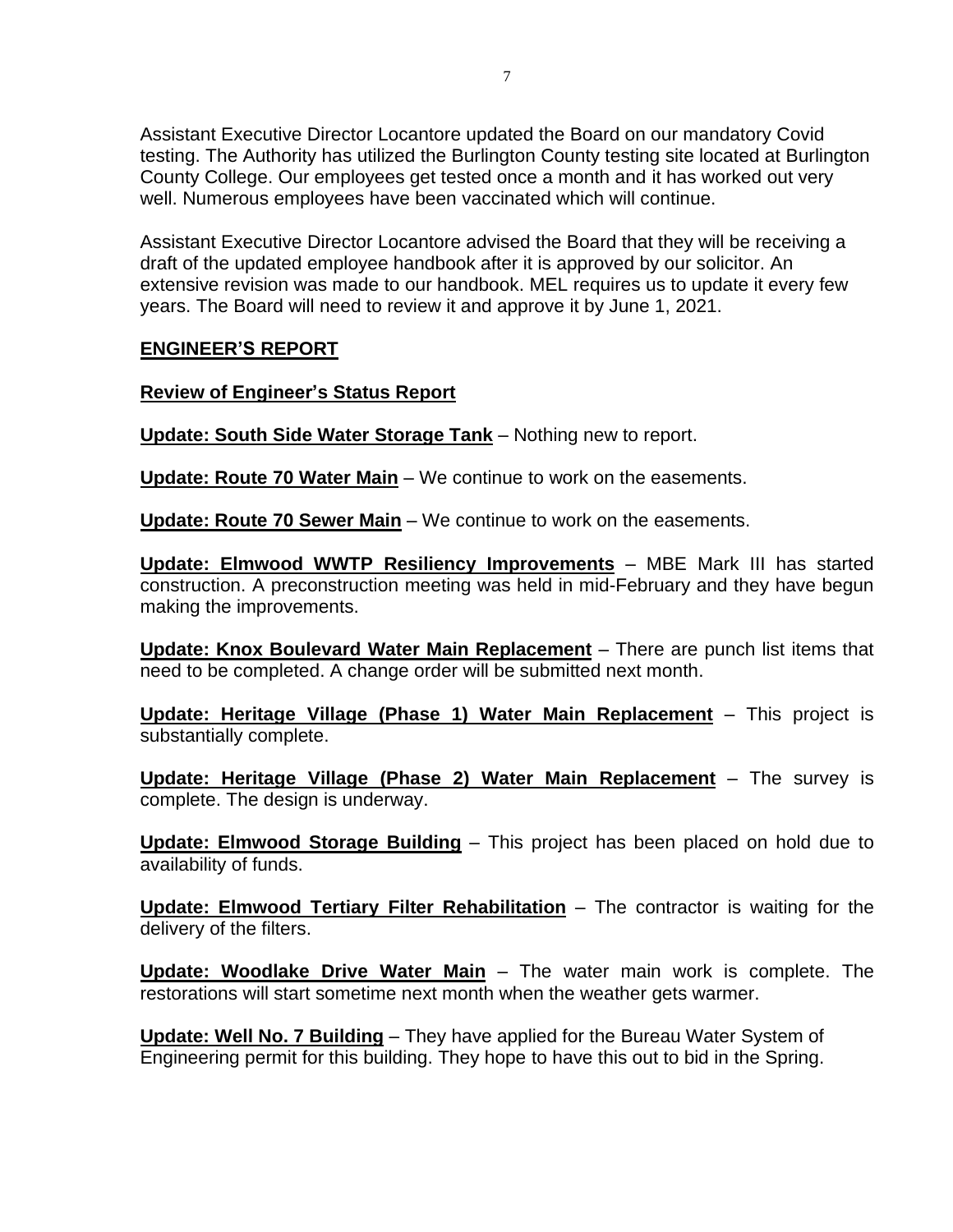**Update: Greenbrook Drive Water Main Replacement** – The contractor has returned to the project this week. They will start with water quality testing and if the water quality is satisfactory, they will start tying the services into the new water main.

**Update: East Main Street Sewer Main Relining** – The contractor applied for a County road occupancy permit in January. They have not heard back from the County. They are considering performing this work on an emergency basis if they do not receive the permit from the County in a timely manner.

# **Update: Defense Drive Water Main Replacement** –

**Resolution 2021-55: Authorizing advertisement-** On motion by Tencza, seconded by Lutner, it was moved to adopt **Resolution #2021-55** authorizing advertisement for bids for Defense Drive Water Main Replacement.

| RECORDED VOTE: |               | AYE: Sweeney, Schmidt, Lutner, Tencza, Waters |
|----------------|---------------|-----------------------------------------------|
|                |               | NAY: None                                     |
|                | ABSTAIN: None |                                               |

MOTION CARRIED: 5-0-0

**Motion to approve W-3 for Township of Medford** – On motion by Lutner, seconded by Sweeney, it was moved to approve W-3 for Township of Medford- Medford-Evesham Emergency Interconnection, Evesboro-Medford Road

| RECORDED VOTE: |               | AYE: Sweeney, Schmidt, Lutner, Tencza, Waters |
|----------------|---------------|-----------------------------------------------|
|                |               | NAY: None                                     |
|                | ABSTAIN: None |                                               |

MOTION CARRIED: 5-0-0

# **GENERAL COUNSEL'S REPORT**

General Counsel Gillespie updated the Board on the easements for the Route 70 Water and Sewer Main project. He advised the Board that he has made an offer on behalf of the Authority to the owner of a shopping center on the southeast corner of Route 70 and Cropwell Road, without response. Resolution 2021-56 allows him to file commencement of eminent domain with the court.

**Resolution 2021-56: Authorizing commencement of eminent domain proceedings for certain properties within the Township of Evesham relating to the Route 70 Water and Sewer Project** – On motion by Tencza, seconded by Lutner, it was moved to adopt **Resolution #2021-56** authorizing commencement of eminent domain proceedings for certain properties within the Township of Evesham relating to the Route 70 Water and Sewer Project.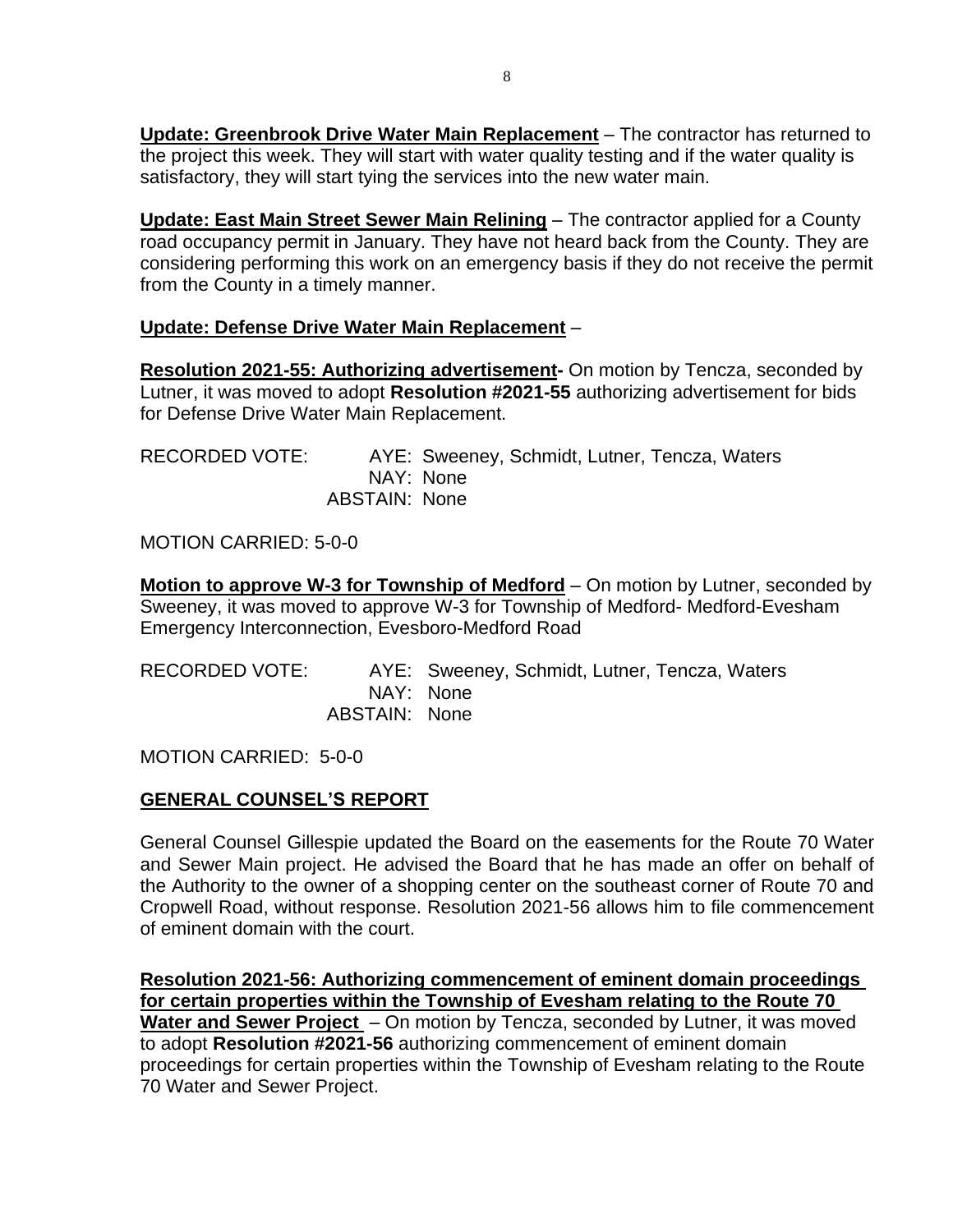RECORDED VOTE: AYE: Sweeney, Schmidt, Lutner, Tencza, Waters NAY: None ABSTAIN: None

MOTION CARRIED: 5-0-0

**Resolution 2021-57: Executive Session** – On motion by Lutner, seconded by Tencza, it was moved to enter into Executive Session at 8:32 p.m. for the purpose to discuss Personnel and Legal matters.

RECORDED VOTE: AYE: Sweeney, Schmidt, Lutner, Tencza, Waters NAY: None ABSTAIN: None

MOTION CARRIED: 5-0-0

On motion by Lutner, seconded by Tencza, it was moved to come out of Executive session at 9:32 p.m.

RECORDED VOTE: AYE: Sweeney, Schmidt, Lutner, Tencza, Waters NAY: None ABSTAIN: None

MOTION CARRIED: 5-0-0

**Resolution 2021-58: Amend Evesham Municipal Utility Authority's Employee Handbook** – On motion by Lutner, seconded by Sweeney, it was moved to adopt **Resolution #2021-58** amending the Evesham Municipal Utility Authority's Employee Handbook.

RECORDED VOTE: AYE: Sweeney, Schmidt, Lutner, Tencza, Waters NAY: None ABSTAIN: None

MOTION CARRIED: 5-0-0

#### **PUBLIC COMMENT**

None

#### **BOARD COMMENTS**

Commissioner Sweeney complimented the leadership and staff of the MUA. He believes that they do a great job.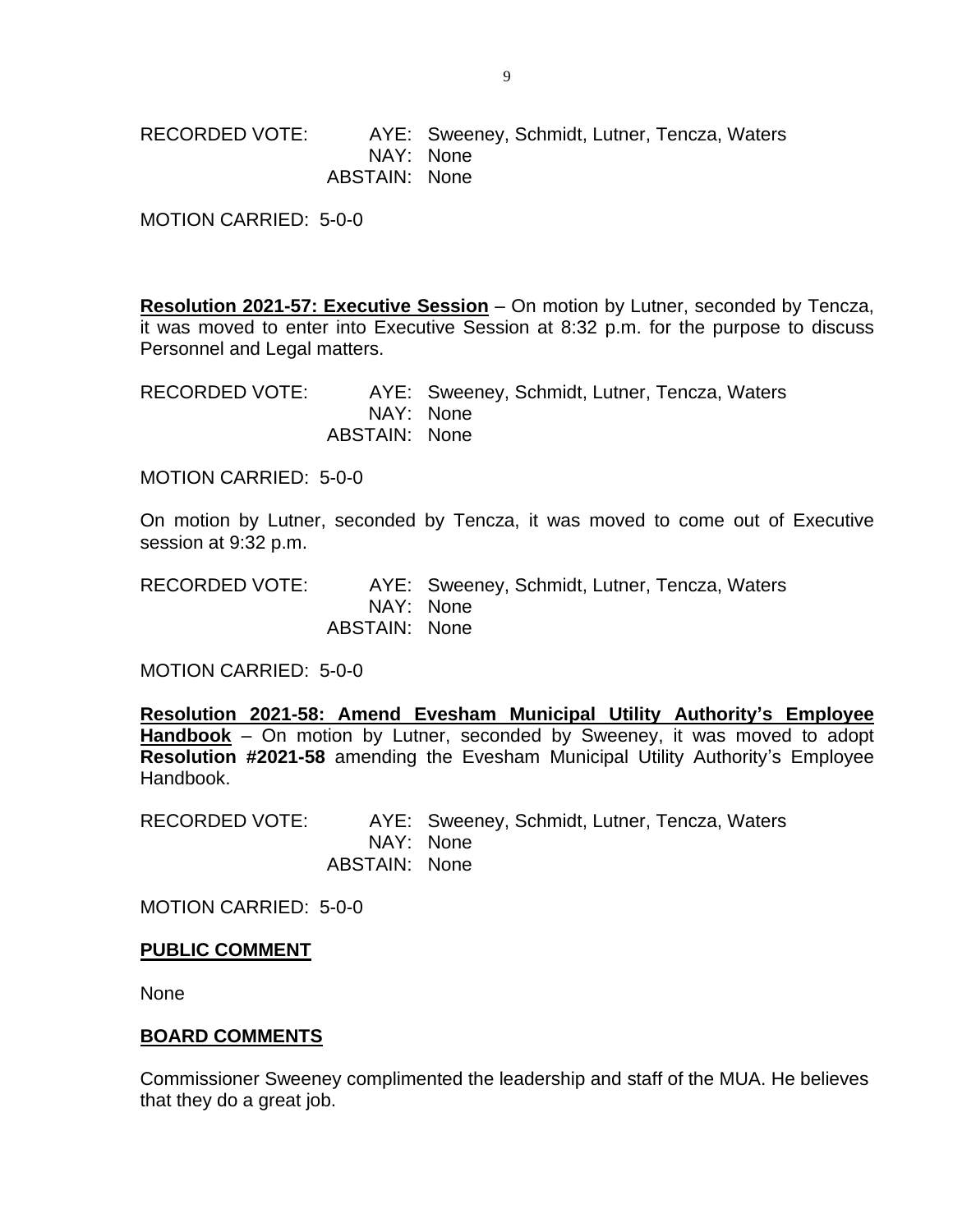Commissioner Kipness suggested that we do a roll call for attendance at the beginning of every meeting. He commended Nancy Carlino for her 45 years of service.

Commissioner Druss expressed appreciation to Nancy Jamanow's service as a commissioner. He also commended Nancy Carlino for her 45 years of service. He expressed appreciation to Assistant Executive Director Locantore for his report. He applauded the proactive investment on the purchase of the third pump at the Roadside lift station.

Commissioner Lutner expressed appreciation to Commissioner Nancy Jamanow and Nancy Carlino. He also appreciated the report from Executive Director Rollins on the Authority's performance. He believes it puts us in the top strata of Municipal Utility Authorities across New Jersey. He is very proud of the entire organization. He also expressed appreciation for Assistant Executive Director Locantore's report.

Commissioner Schmidt agreed with all of the Commissioners comments. He expressed appreciation to all of the employees. He believes they do an exceptional job. He also expressed appreciation to Nancy Carlino and former Commissioner Nancy Jamanow.

Commissioner Tencza expressed appreciation to the entire staff and the Commissioners, Assistant Executive Director Locantore, Nancy Carlino and former Commissioner Nancy Jamanow. He wished everyone good health.

Chairman Waters expressed appreciation to the entire staff. He believes they do a fantastic job. He also expressed appreciation to Assistant Executive Director Locantore on his report. He sent well wishes to Nancy Carlino and commended her on a wonderful career with the Authority. He expressed appreciation to Nancy Jamanow on her knowledge as an engineer during her time as a commissioner.

There was a motion to adjourn by Tencza, seconded by Lutner. The meeting was adjourned at 9:44 P.M.

RECORDED VOTE: AYE: Sweeney, Schmidt, Lutner, Tencza, Waters NAY: None ABSTAIN: None

MOTION CARRIED: 5-0-0